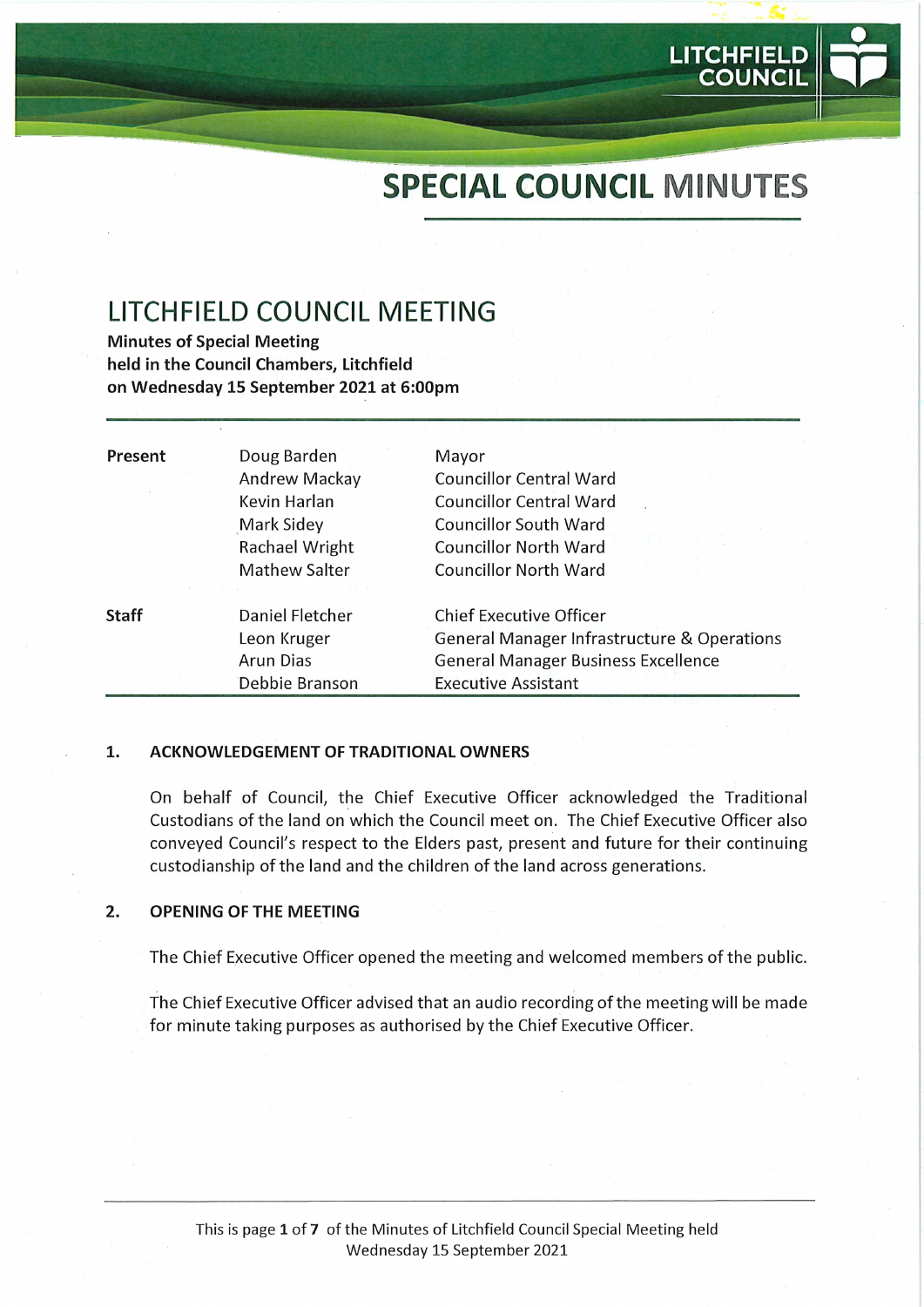#### 3. GENERAL ELECTION RESULTS

The Chief Executive Officer read the results of the general election for the Litchfield Council that was held on Saturday 28 August 2021 as follows:

Litchfield Council Mayor- Elected Candidate 1 Doug Barden Litchfield Council Central Ward - Elected Candidate 1 Andrew Mackay Litchfield Council Central Ward - Elected Candidate 2 Kevin Harlan Litchfield Council South Ward - Elected Candidate 1 Emma Sharp Litchfield Council South Ward - Elected Candidate 2 Mark Sidey Litchfield Council North Ward - Elected Candidate 1 Rachael Wright Litchfield Council North Ward - Elected Candidate 2'Mathew Salter

#### 4. DECLARATION OF OFFICE - MAYOR BARDEN

Doug Barden made his Declaration of Office as the Mayor, signed the declaration and take the role of the chair.

#### 5. MAYORAL ADDRESS

The Mayor delivered a Mayoral Address to those in attendance.

#### 6. DECLARATION OF OFFICE - CR ANDREW MACKAY

Andrew MacKay made the Declaration of Office as Councillor for the Central Ward and signed the declaration.

## 7. DECLARATION OF OFFICE - CR KEVIN HARLAN

Kevin Harlan made the Declaration of Office as Councillor for the Central Ward and signed the declaration.

## 8. DECLARATION OF OFFICE - CR EMMA SHARP

Cr Emma Sharp was an apology and her declaration was deferred to the first Ordinary Council Meeting scheduled for Wednesday 29 September 2021.

#### 9. DECLARATION OF OFFICE - CR MARK SIDEY

Mark Sidey made the Declaration of Office as Councillor for the South Ward and signed the declaration.

## 10. DECLARATION OF OFFICE - CR RACHAEL WRIGHT

Rachael Wright made the Declaration of Office as Councillor for the North Ward and signed the declaration.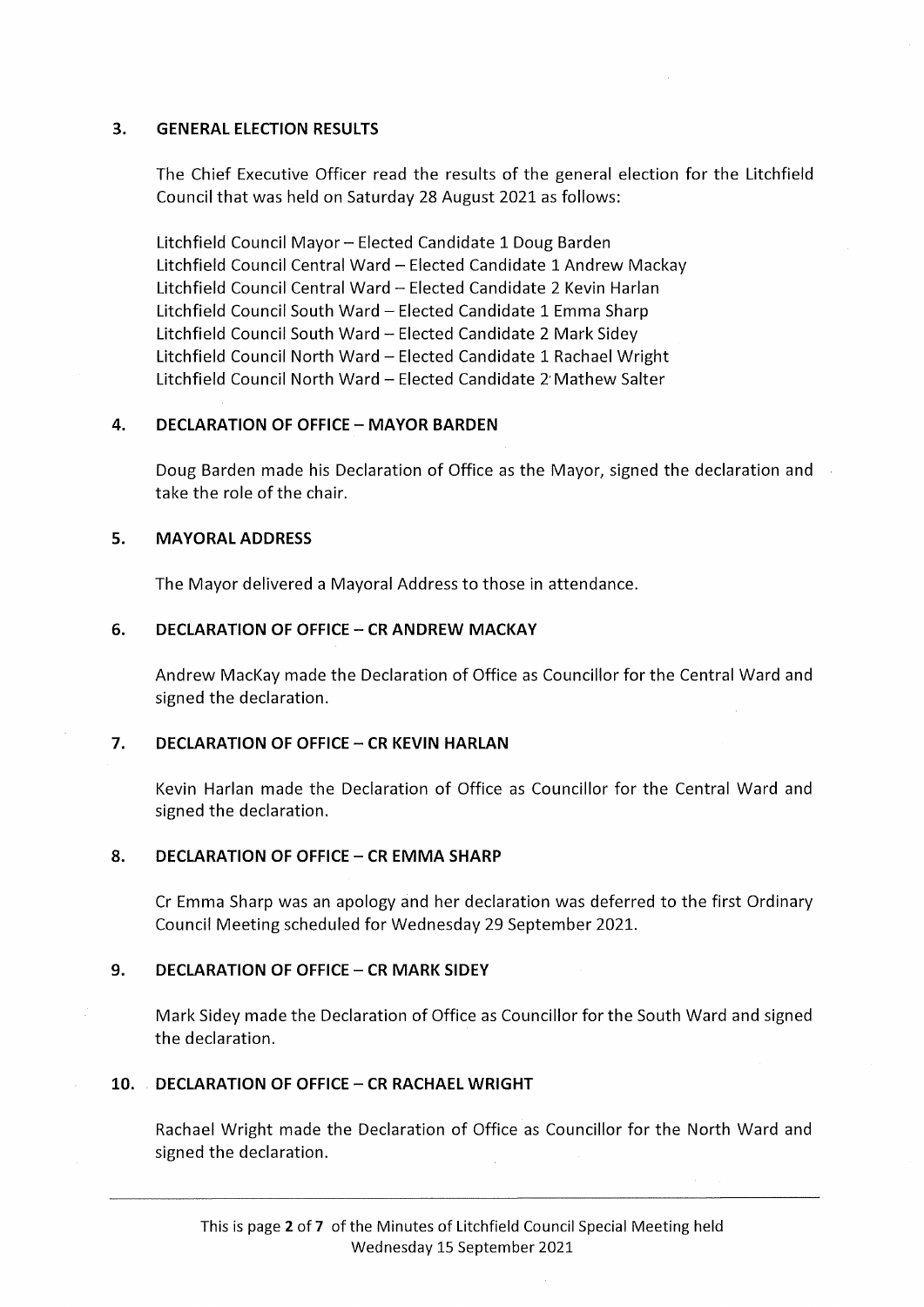#### 11. DECLARATION OF OFFICE - CR MATHEW SALTER

Mathew Salter made the Declaration of Office as Councillor for the North Ward and signed the declaration.

Moved: CrSalter Seconded: Cr Mackay

THAT Council receive and note the correspondence from the Northern Territory Electoral Commission regarding the Statement of Results for the 2021 Local Government Election - Litchfield Council.

#### CARRIED (6-0) SCM2021 11-001

#### 12. ELECTRONIC ATTENDANCE / APOLOGIES AND LEAVE OF ABSENCE

#### 12.1 Electronic Attendance

Nil.

#### 12.2 Apologies

Moved: CrSalter Seconded: Cr Harlan

THAT Council notes and approves apologies from Cr Sharp.

#### CARRIED (6-0) SCM2021 11-002

#### 12.3 Leave of Absence Previously Granted

Nil.

12.4 Leave of Absence Request

Nil.

#### 13. DISCLOSURES OF INTEREST

The Mayor advised that any member of Council who may have a conflict of interest, or a possible conflict of interest regarding any item of business to be discussed at a Council meeting or a Committee meeting should declare the conflict of interest to enable Council to manage the conflict in accordance with its obligations under the Local Government Act and its policies regarding the same.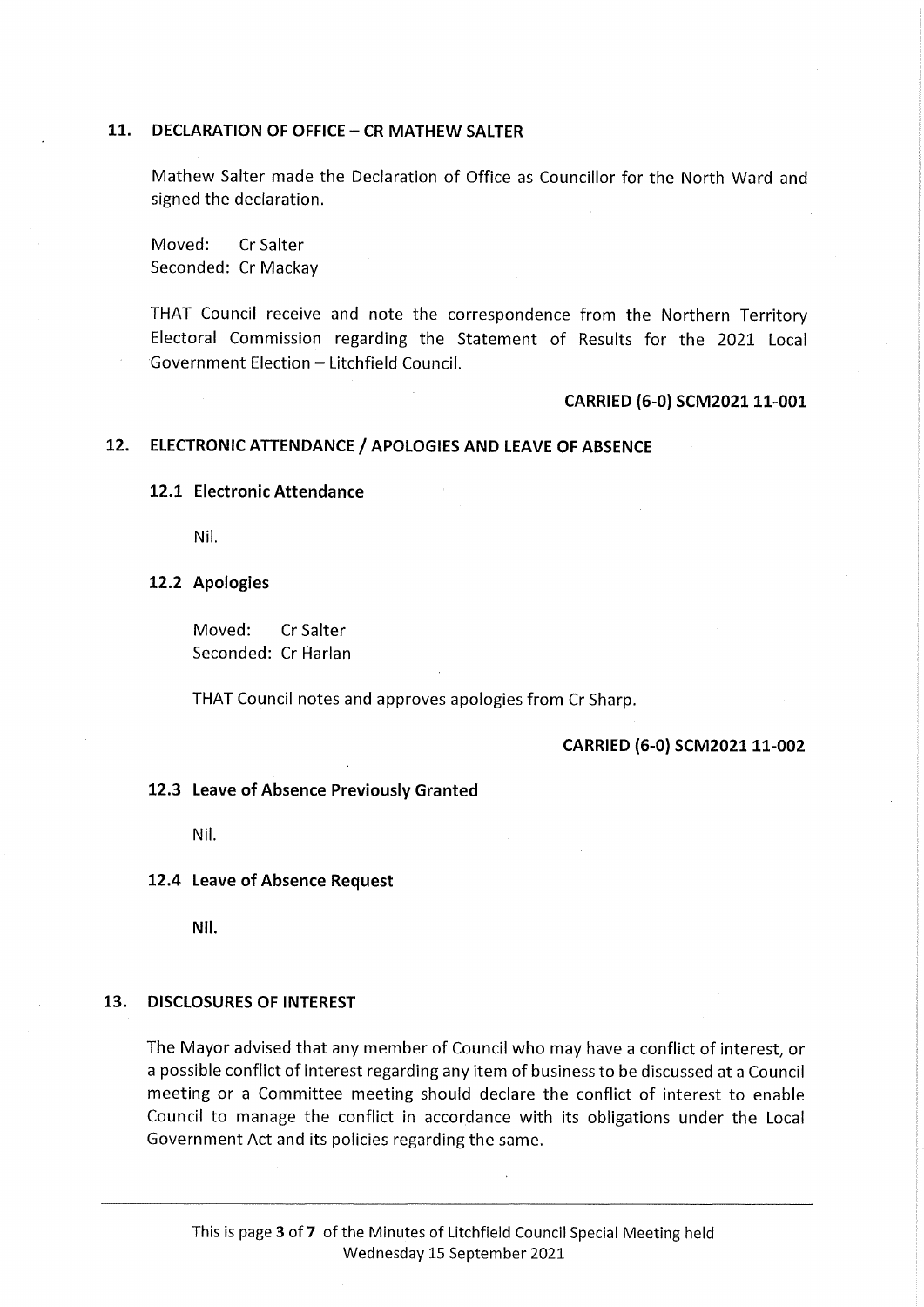#### 13.1 Elected Members

No disclosures of interest were declared.

#### 13.2 Staff

No disclosures of interest were declared.

#### 14. PRESENTATIONS

Nil.

#### 15. OFFICERS REPORTS

#### 15.01 EM01 Elected Member Policy and Appointment of Deputy Mayor

•Moved: CrSalter Seconded: Cr Harlan

#### THAT Council:

- 1. adopt Council policy EM01 Elected Members, subject to any minor editorial adjustments replacing clause 4.2.3 as follows: The Deputy Mayor shall be appointed for a period of eight (8) months, on a rotating basis, with the appointment being conducted at the first meeting of Council to be held after each general election and again at the conclusion of each eight-month period thereafter. The method of appointment is to be determined by Council, and voting is to be by a show of hands unless otherwise determined by Council.
- 2. appoint Councillor Cr Salter as Deputy Mayor for an 8-month period ending at the first ordinary council meeting held in April 2022.

#### CARRIED (6-0) SCM2021 11-003

#### 15.02 EM04 Casting Vote Policy

Moved: CrSalter Seconded: Cr Wright

THAT Council adopt EM04 Casting Vote Policy, subject to any minor editorial adjustments, requiring the Chair of Council Meetings to exercise a casting vote during the event of an equality of votes.

#### CARRIED (6-0) SCM2021 11-004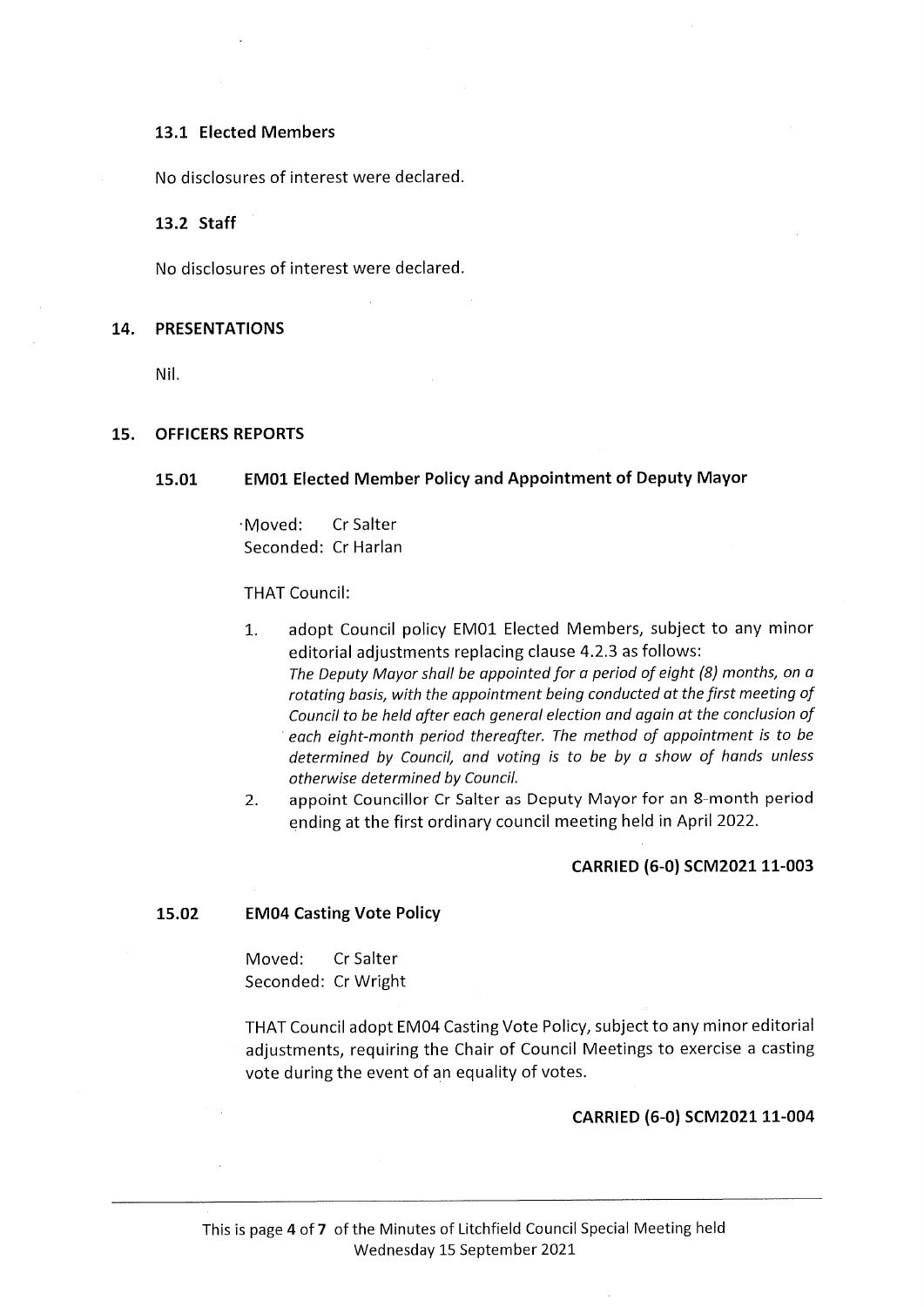15.03 EM02 Code of Conduct for Elected Members Policy

Moved: CrWright Seconded: Cr Harlan

#### THAT Council:

- 1. adopt EM02 Code of Conduct for Council Members, subject to any minor editorial adjustments, as presented at Attachment A;
- 2. sign the 'Code of Conduct for Council Members Statement of Commitment; and
- 3. the Statement of Commitment be displayed in the Council Chambers.

#### CARRIED (6-0) SCM2021 11-005

#### 15.04 Nature and Timing of Council Meetings

Moved: Cr Mackay Seconded: Cr Harlan

#### THAT Council:

- 1. pursuant to Section 90(3)(b) of the Local Government Act, commencing in October 2021 will hold its ordinary monthly meeting on the third Tuesday each month, commencing at 6.00pm;
- 2. approve the ordinary council meeting for the month of September 2021, be held on Wednesday 29<sup>th</sup> September 2021, commencing at 6:30pm; and
- 3. brings forward the December 2021 meeting to the second Tuesday, 7 December 2021, to avoid holding a meeting in the week leading up to Christmas.

#### CARRIED (6-0) SCM2021 11-006

#### 15.05 Order of Business at Council Meetings

Moved: Mayor Barden Seconded: CrWright

THAT Council adopts the agenda format, outlined in this report as the format for all agendas produced for ordinary Council meetings subject to the monthly Finance Report being the first officers' report.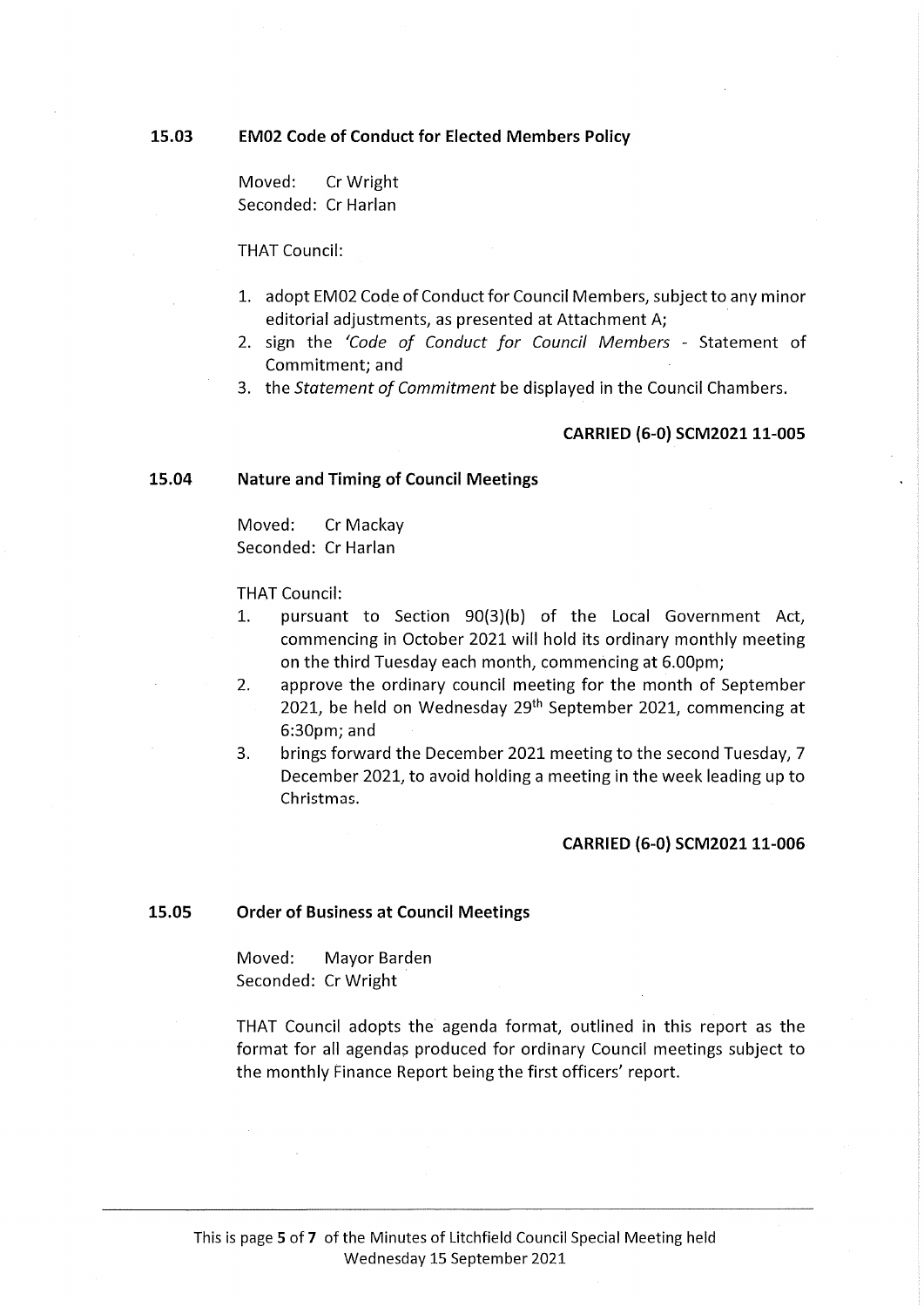#### 15.05 Order of Business at Council Meetings (Continued)

#### AMENDMENT

Moved: CrSidey Seconded: Cr Harlan

THAT Council adopts the agenda format, outlined in this report as the format for all agendas produced for ordinary Council meetings subject to:

- 1. the monthly Finance Report being the first officers' report; and
- 2. that the word "written submission" be removed from Item 8.

#### CARRIED (6-0) SCM2021 11-007

#### 15.06 EM03 Access to Meeting Policy

Moved: CrWright Seconded: Cr Sidey

THAT Council adopt Council Policy EM03 Access to Meeting, subject to any minor editorial adjustments.

#### CARRIED (6-0) SCM202111-008

#### 15.07 Council Office and Opening Times

Moved: Cr Mackay Seconded: Cr Harlan

THAT Council:

- 1. designates 7 Bees Creek Road, Bees Creek as Litchfield Council's public office, in accordance with section 47 of the Local Government Act;
- 2. determines that its "public office" be open to the public from 8:15am to 4:30pm from Monday to Friday, public holidays excluded; and
- 3. close its public office for the three business days between Christmas and New Year, each year.

#### CARRIED (6-0) SCM202111-009

#### 16. CLOSE OF MEETING

The Chair closed the meeting at 6:42pm.